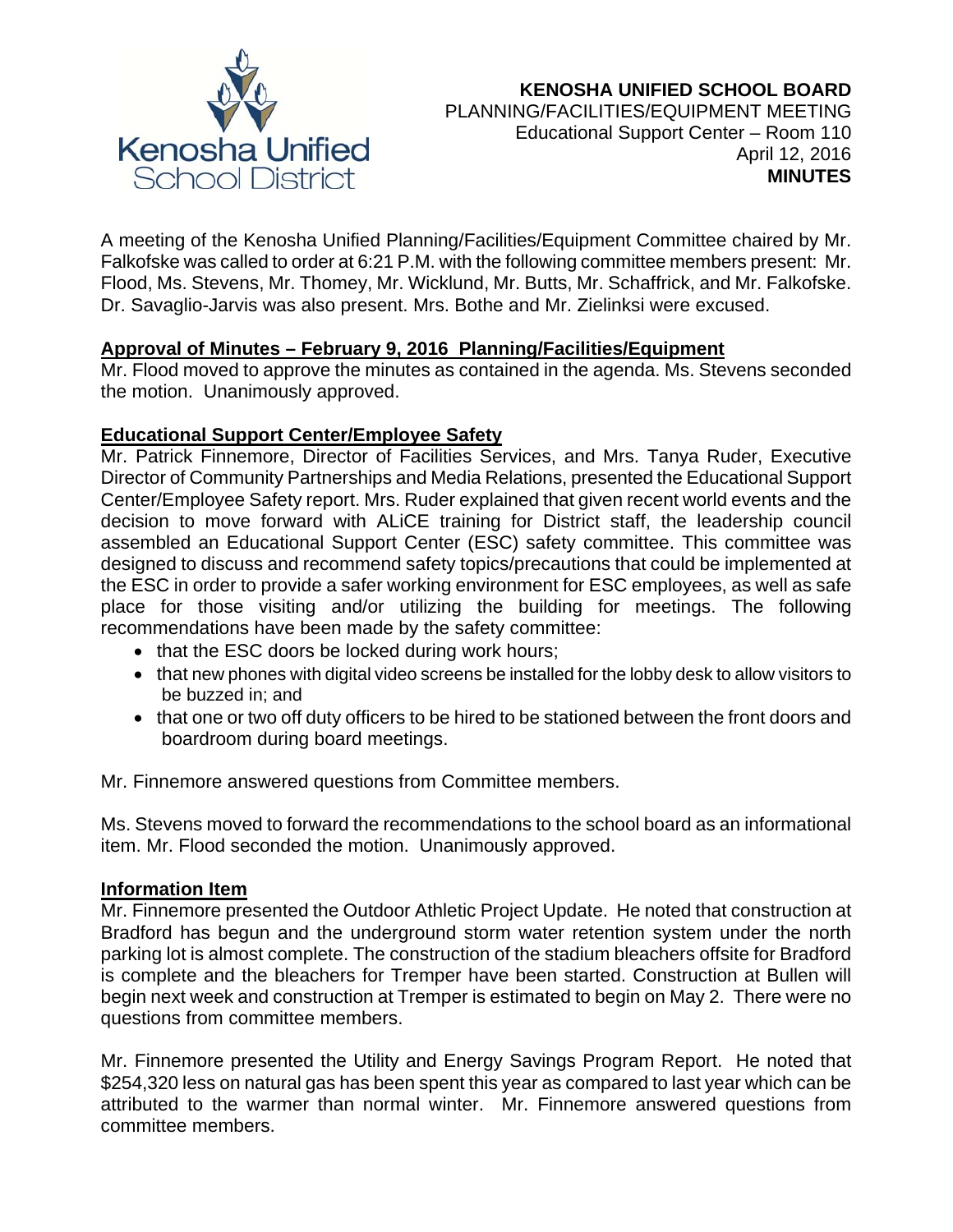#### **Future Agenda Items**

Mr. Finnemore noted that the Utility & Energy Savings Program Report would be presented in May as noted in the agenda.

Ms. Stevens noted that she would like information regarding high school capacity/usage. She indicated that she would send an email with specifics of her request.

Ms. Stevens moved to adjourn the meeting. Mr. Flood seconded the motion. Unanimously approved.

Meeting adjourned at 6:43 P.M.

 Stacy Schroeder Busby School Board Secretary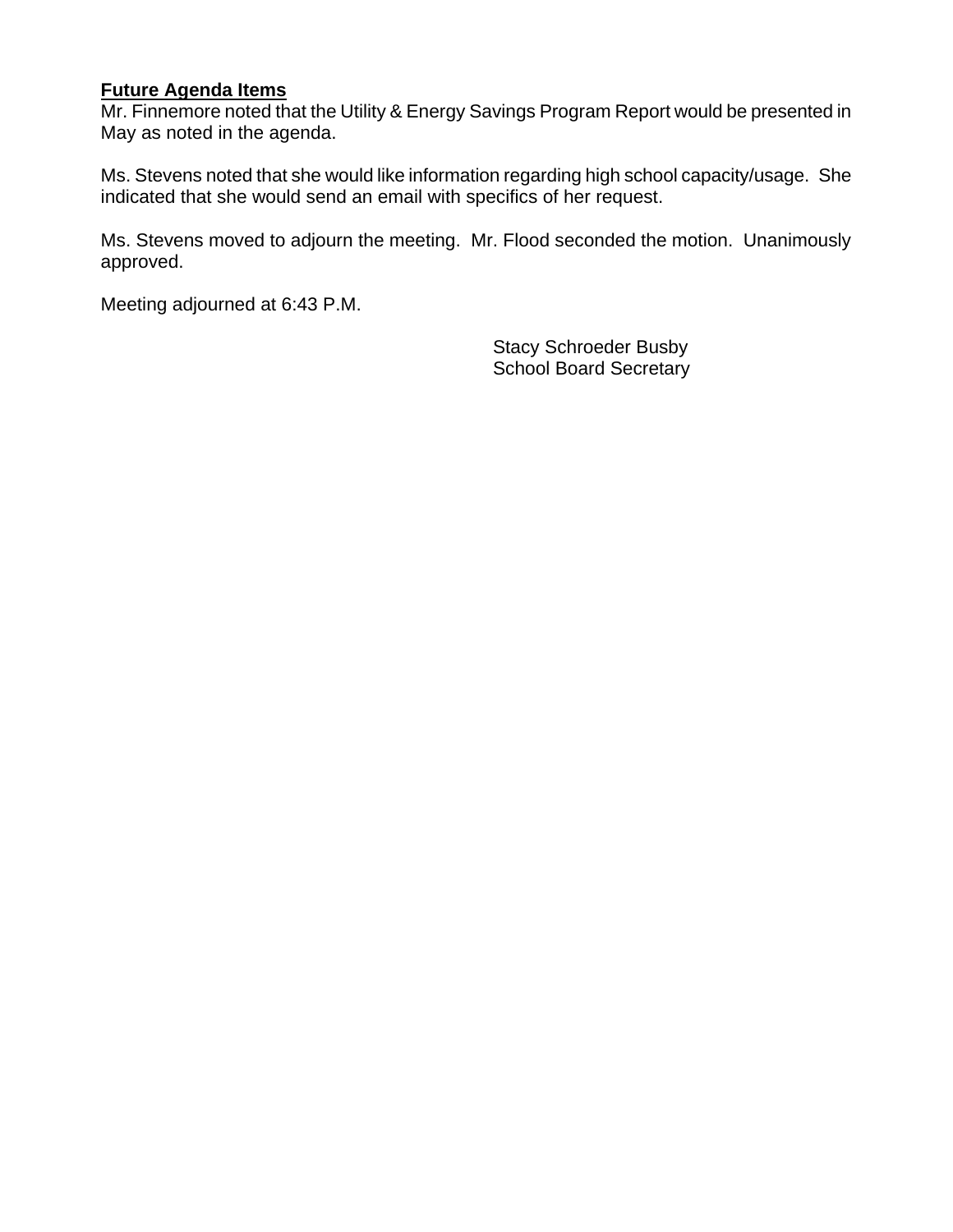

#### **KENOSHA UNIFIED SCHOOL BOARD** JOINT PLANNING/FACILITIES/EQUIPMENT AND AUDIT/BUDGET/FINANCE MEETING Educational Support Center – Room 110 April 12, 2016 **MINUTES**

A joint meeting of the Kenosha Unified Planning/Facilities/Equipment and Audit/Budget/Finance Committees chaired by Mr. Falkofske was called to order at 6:45 P.M. with the following committee members present: Mr. Flood, Ms. Stevens, Mr. Thomey, Mr. Wicklund, Mr. Butts, Mr. Schaffrick, Mr. Wade, Mr. Battle, Mr. Leipski, Mr. Lawler, Mr. Balk and Mr. Falkofske. Dr. Savaglio-Jarvis was also present. Mrs. Bothe, Mr. Zielinksi, Mr. Kent, and Mr. Aceto were excused. Mrs. Dawson and Mr. Holdorf were absent.

Mr. Falkofske welcomed Mr. Balk, new student member, to the committee.

## **Energy Efficiency Revenue Limit Exemption Projects**

Mr. Patrick Finnemore, Director of Facilities Services, and Mr. Tarik Hamdan, Chief Financial Officer, presented the Energy Efficiency Revenue Limit Exemption Projects. Mr. Finnemore indicated that in light of the dramatic success of the Phase 1 projects, and the amount of debt that will be retired over the next several years, it is being proposed that the district implement a second phase of projects. Phase 2 would consist of three separate projects performed over a six year period. The three projects would be performed independently of one another, each being approximately 2 years in duration. The projects would be:

- Project 1 Bullen Middle School and Lance Middle School;
- Project 2 Tremper High School; and
- Project 3 Bradford High School.

Each of the three projects would be large projects and slightly larger than the Phase 1 project, with budgets totaling:

- Bullen Middle School and Lance Middle School \$28,493,230;
- Tremper High School \$22,105,204; and
- Bradford High School \$22,406,000.

Mr. Hamdan explained that the energy efficiency revenue limit exemption rule allows school districts to issue bonds or notes to finance the energy efficiency projects. If the district wishes to finance these projects with long-term debt, the debt can be issued under revenue limits in Fund 38 and does not require a referendum.

Mr. Flood moved to forward the Energy Efficiency Revenue Limit Exemption Projects to the full board for consideration. Mr. Battle seconded the motion. Unanimously approved.

Ms. Stevens moved to adjourn the meeting. Mr. Wade seconded the motion. Unanimously approved.

Mr. Finnemore and Mr. Hamdan answered questions from committee members.

Meeting adjourned at 7:21 P.M.

 Stacy Schroeder Busby School Board Secretary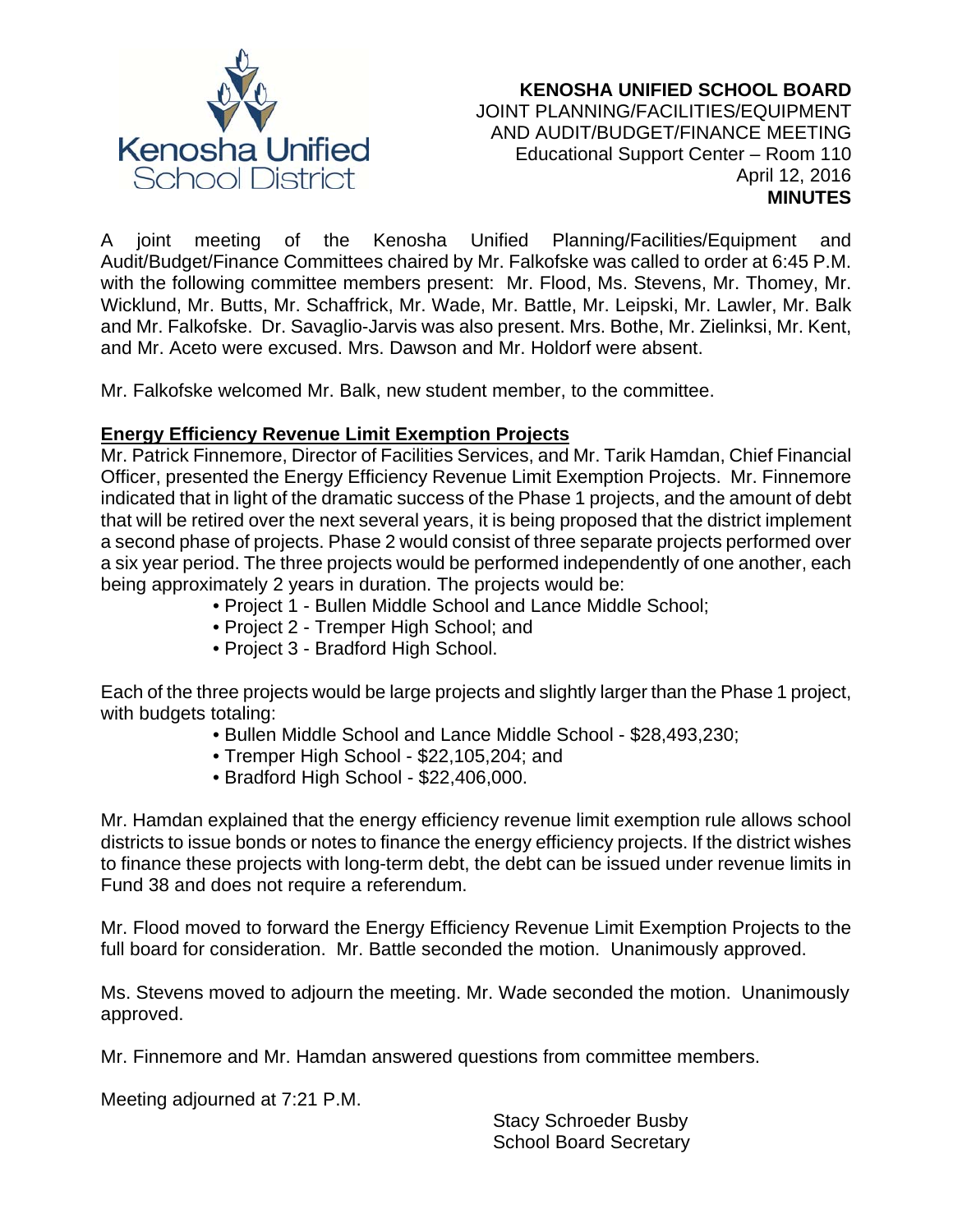

A meeting of the Kenosha Unified Audit/Budget/Finance Committee chaired by Mr. Wade was called to order at 7:23 P.M. with the following committee members present: Mr. Flood, Mr. Falkofske, Mr. Battle, Mr. Leipski, Mr. Lawler, Mr. Balk, and Mr. Wade. Dr. Savaglio-Jarvis was also present. Mr. Kent and Mr. Aceto were excused. Mrs. Dawson and Mr. Holdorf were absent.

## **Approval of Minutes – January 12, 2016 and February 9, 2016 Audit/Budget/Finance and February 9, 2016 Joint Audit/Budget/Finance and Curriculum/Program**

Mr. Battle moved to approve the minutes as contained in the agenda. Mr. Falkofske seconded the motion. Unanimously approved

## **Informational Items**

Mr. Tarik Hamdan, Chief Financial Officer, presented the Monthly Financial Statements. He noted that of the \$3.6 million Medicaid revenue, only \$93,887 has been received this fiscal year. He indicated that Medicaid payments are inconsistent and subject to delays; therefore, he did not see reason for concern. He then answered questions from Committee members.

## **Future Agenda Items**

Mr. Wade noted that the Board Approved Student User Fees for the 2016-2017 School Year and the Head Start State Supplemental 2016-2017 School Year Grant Request would be presented in May as noted in the agenda.

Mr. Flood moved to adjourn the meeting. Mr. Leipski seconded the motion. Unanimously approved.

Meeting adjourned at 7:28 P.M.

Stacy Schroeder Busby School Board Secretary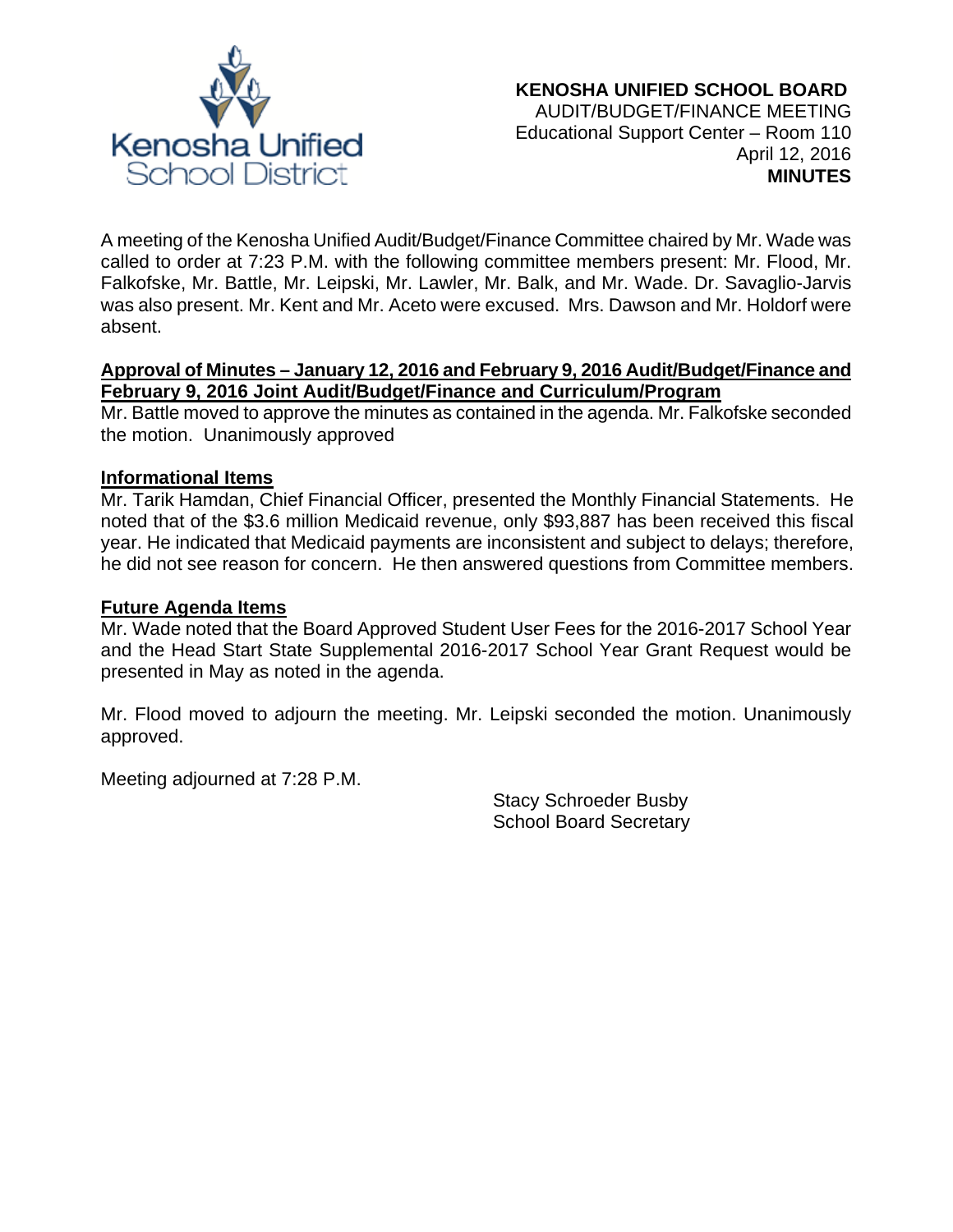

A meeting of the Kenosha Unified Personnel/Policy Committee chaired by Mr. Kunich was called to order at 7:32 P.M. with the following committee members present: Mrs. Snyder, Ms. Stevens, Mrs. Dahl, Mr. Moore, Mr. Jenewein, and Mr. Kunich. Dr. Savaglio-Jarvis was also present. Mrs. Stephens was excused and Mrs. Hamilton was absent.

### **Approval of Minutes – February 9, 2016**

Mrs. Dahl moved to approve the minutes as presented in the agenda. Mrs. Snyder seconded the motion. Unanimously approved.

### **Policy 4200 – General Personnel Policies**

Mrs. Tanya Ruder, Executive Director of Community Partnerships and Media Relations, presented Policy 4200 – General Personnel Policies. She noted that the policy was being updated to reflect the district's move from collectively bargained agreements to the Employee Handbook, to include a cross reference of the Employee Handbook, and to include any applicable state and federal laws and/or guidelines in the legal reference section. There were no questions from committee members.

Mrs. Dahl moved to forward Policy 4200 – General Personnel Policies to the school board for approval. Mrs. Snyder seconded the motion. Unanimously approved.

### **Policy and Rule 5434 – Alcohol and Other Drugs - Students**

Ms. Susan Valeri, Director of Special Education/Student Support, presented Policy and Rule 5434 – Alcohol and Other Drugs – Students. She indicated that the policy was last updated in 2009. The suggested revisions were developed with input from the Community Council Committee. This committee was comprised of representatives from local law enforcement, the judicial system, Kenosha County Children and Family Services, parents, teachers, and administrators. The committee felt that there is a need for administrators to have flexibility with the determination for suspension and/or expulsion of students. The current policy has a mandatory suspension of three days or five days listed in it. The updated policy would allow principals/administrators to determine the need for a suspension and/or expulsion for up to three days or five days. Ms. Valeri answered questions from committee members.

Ms. Stevens moved to forward Policy and Rule 5434 – Alcohol and Other Drugs – Students to the school board for approval. Mr. Moore seconded the motion. Unanimously approved.

#### **Information Item**

There were no questions on the Recommendations Concerning Appointments, Leaves of Absence, Retirements and Resignations.

#### **Future Agenda Items**

There were no future agenda items noted.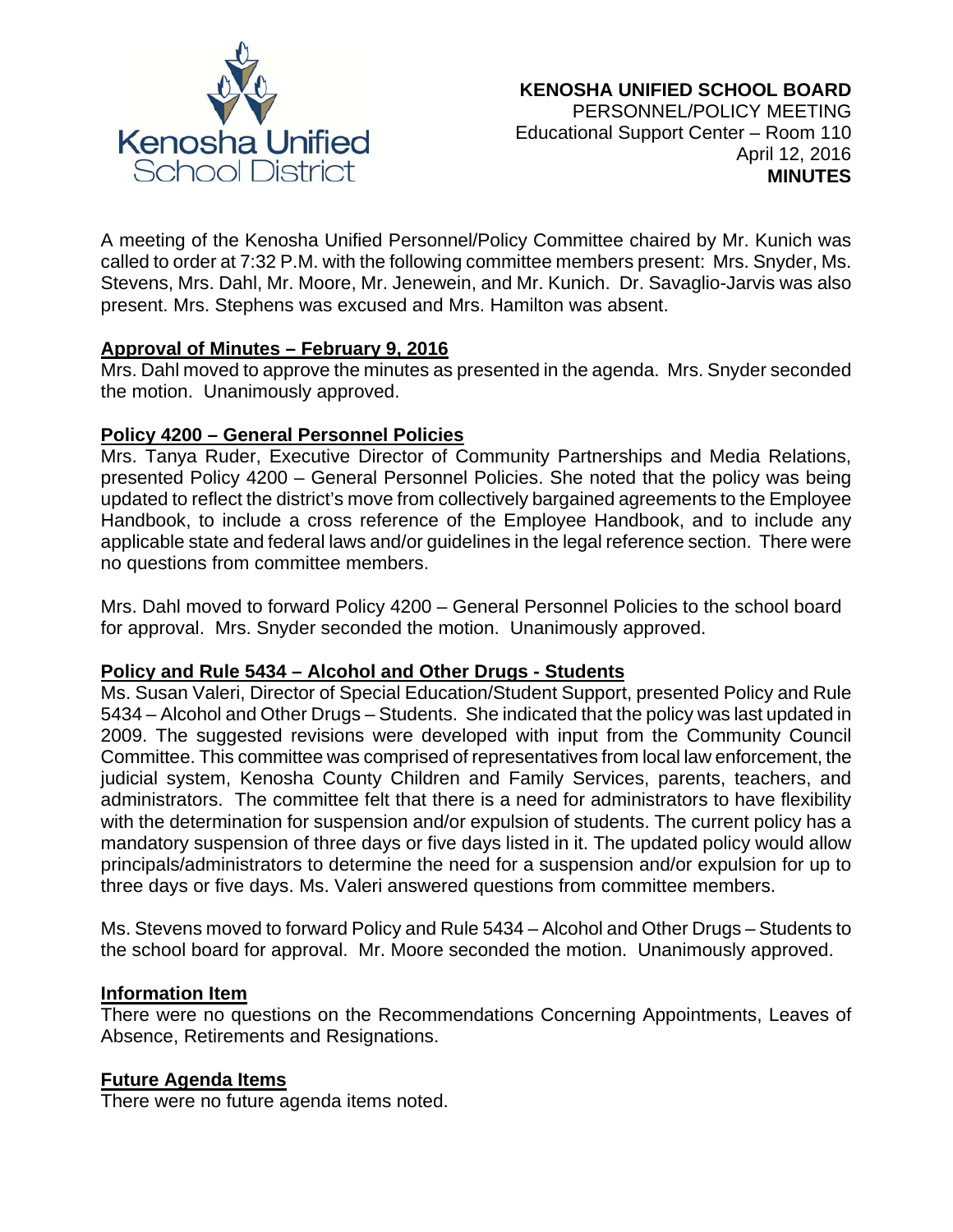Mr. Moore moved to adjourn the meeting. Mrs. Dahl seconded the motion. Unanimously approved.

Meeting adjourned at 7:40 P.M.

Stacy Schroeder Busby School Board Secretary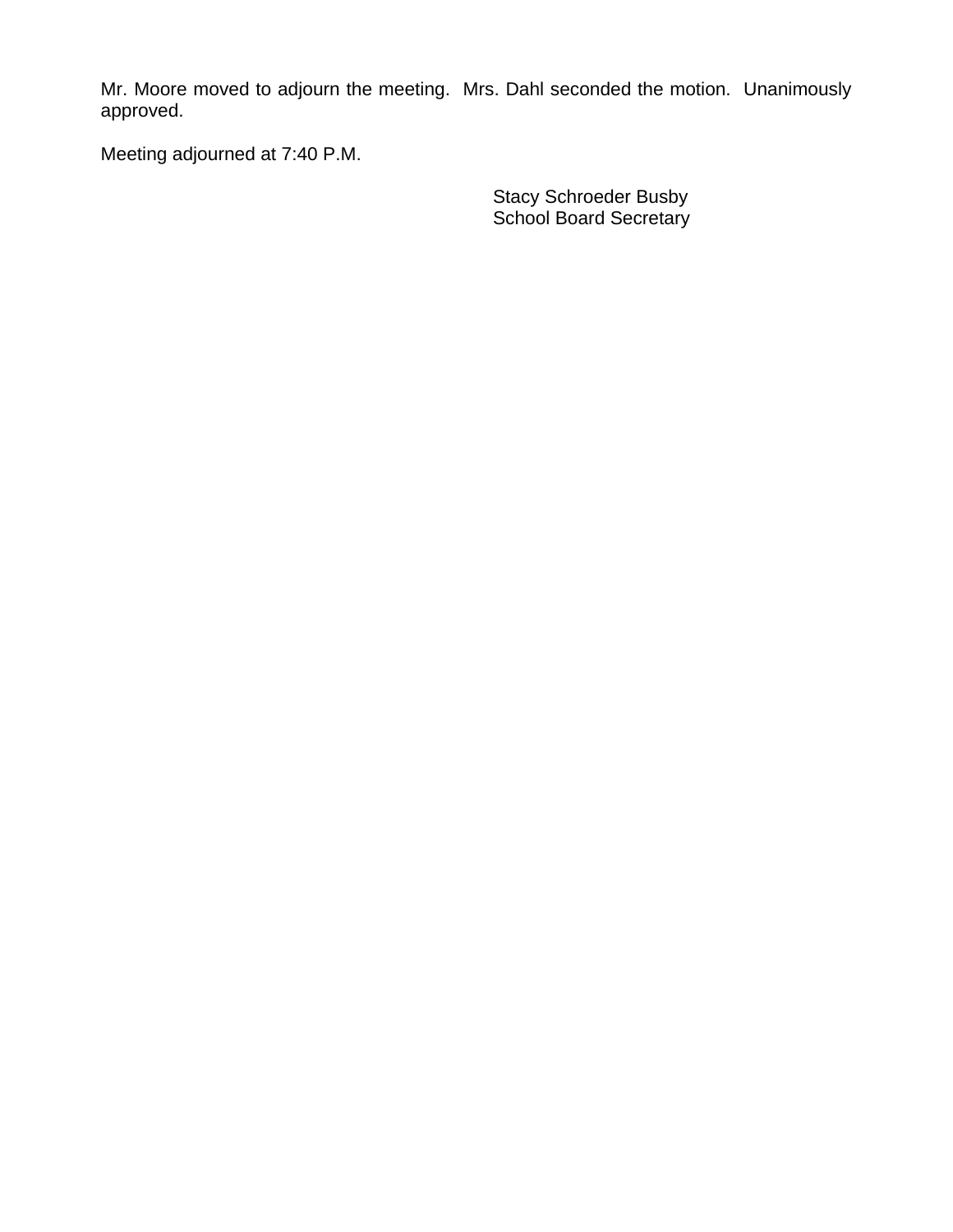

A meeting of the Kenosha Unified Curriculum/Program Committee chaired by Mrs. Snyder was called to order at 7:42 P.M. with the following committee members present: Mr. Kunich, Mr. Wade, Mrs. Karabetsos, Ms. Riese, and Mrs. Snyder. Dr. Savaglio-Jarvis was also present. Mrs. Santoro, Mrs. Wickersheim, and Ms. Nielsen were excused. Mr. Wojciechowicz was absent.

## **Approval of Minutes – February 9, 2016 Joint Audit/Budget/Finance and Curriculum/Program and February 9, 2016 Curriculum/Program**

Mr. Wade moved to approve the minutes as presented in the agenda. Mr. Kunich seconded the motion. Unanimously approved.

## **New Course Proposal: AP Computer Science Principles**

Mrs. Julie Housaman, Assistant Superintendent of Teaching and Learning, presented the New Course Proposal: AP Computer Science Principals. She indicated that due to the estimated need of 1.2 million workers in the fields of computer science and mathematics over the next five years, the addition of the AP Computer Science Principles course to LakeView Technology Academy in the fall 2016 and at all comprehensive high schools beginning with the 2017-18 academic year is being recommended. There were no questions from committee members.

Mr. Kunich moved to forward the proposal for the addition of the AP computer Science Principles course to the school board for consideration. Mr. Wade seconded the motion. Unanimously approved.

### **New Curriculum/Resources: Math Applications**

Mrs. Housman presented the New Curriculum/Resources: Math Applications. She noted that since 2008, the district has offered Math Applications as an alternative to Algebra 2. The course as it was originally developed, as well as the associated board approved text, is no longer aligned to the Wisconsin High School Mathematics Standards and does not prepare students for success on the ACT. The curriculum and resources being proposed for Math Applications will align to the Wisconsin High School Mathematics Standards as well as preparing students for the ACT. Mrs. Housaman answered questions from committee members.

Mr. Kunich moved to forward the new curriculum and resources for the Math Applications course to the school board for consideration. Mr. Wade seconded the motion. Unanimously approved.

### **Information Items**

Ms. Patricia Clements, Coordinator of Gifted and Talented Education and Summer School, gave a PowerPoint presentation on the Talent Development Program Plan Update which consisted of the following topics: history, Wisconsin Response to Intervention (RTI)